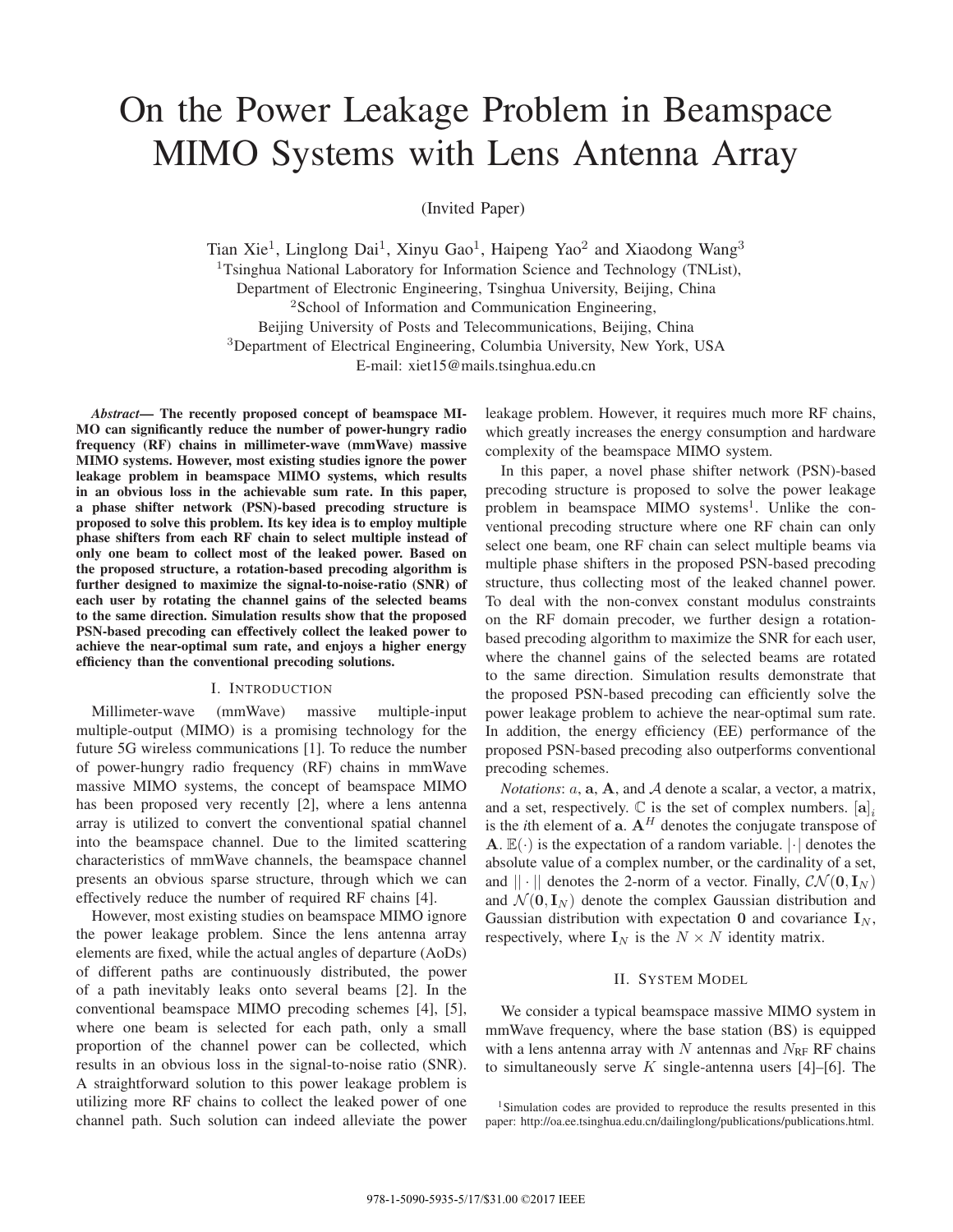

Fig. 1. Illustration of the power leakage problem: (a) No power leakage: AoD of the path perfectly matches the spatial samples of the lens; (b) The worst power leakage: AoD of the path is in the middle of two spatial samples of the lens; (c) The slight power leakage: AoD of the path slightly mismatches the spatial samples of the lens.

received signal  $y \in \mathbb{C}^{K \times 1}$  at all K users can be presented as

$$
\mathbf{y} = \mathbf{\hat{H}}^H \mathbf{x} + \mathbf{n},\tag{1}
$$

where  $\hat{\mathbf{H}} = \begin{bmatrix} \hat{\mathbf{h}}_1, \hat{\mathbf{h}}_2, \cdots, \hat{\mathbf{h}}_K \end{bmatrix} \in \mathbb{C}^{N \times K}$  is the beamspace channel matrix with  $\mathring{\mathbf{h}}_k \in \mathbb{C}^{\bar{N} \times 1}$  presenting the beamspace channel vector for the *k*th user,  $\mathbf{x} \in \mathbb{C}^{N \times 1}$  denotes the transmit signal at the BS, and **n**  $\in \mathbb{C}^{K \times 1}$  is the additive white Gaussian noise (AWGN) vector following the distribution  $\mathcal{CN}(\mathbf{0}, \sigma^2 \mathbf{I}_K)$ , where  $\sigma^2$  is the noise covariance. To meet the power constraint, we have  $||\mathbf{x}||^2 \leq P_T$ , where  $P_T$  is the total transmit power. From the perspective of signal processing, the role of the lens antenna array can be viewed as a unitary  $N \times N$ spatial discrete fourier transform matrix **U** [3], [7], whose rows contain  $N$  orthogonal steering vectors

$$
\mathbf{U} = \left[ \mathbf{a}(\hat{\phi}_1), \mathbf{a}(\hat{\phi}_2), \cdots, \mathbf{a}(\hat{\phi}_N) \right]^H, \tag{2}
$$

where  $\mathbf{a}(\phi) \in \mathbb{C}^{N \times 1}$  represents the steering vector for the spatial direction  $\phi$ , and the spatial directions  $\hat{\phi}_i$  =  $\frac{1}{N}\left(i - \frac{N+1}{2}\right), i = 1, 2, \cdots, N$  cover the entire space [5]. Thus, the relationship between the beamspace channel matrix **H** and the spatial channel matrix **H** can be presented as

$$
\hat{\mathbf{H}} = \mathbf{UH} = [\mathbf{Uh}_1, \mathbf{Uh}_2, \cdots, \mathbf{Uh}_K], \tag{3}
$$

where  $\mathbf{h}_k \in \mathbb{C}^{N \times 1}$  is the spatial channel vector for the *k*th user.

For the spatial channel model, we adopt a widely used clustered channel representation based on the Saleh-Valenzuela (SV) channel model [8]

$$
\mathbf{h}_{k} = \sqrt{\frac{N}{N_{\rm cl}^{k} N_{\rm p}^{(k,l)}}} \sum_{l}^{N_{\rm cl}^{k}} \sum_{i}^{N_{\rm p}^{(k,l)}} \beta_{k,l}^{(i)} \mathbf{a}(\phi_{k,l}^{i}), \tag{4}
$$

where  $N_{\text{cl}}^k$  is number of clusters for the *k*th user,  $N_{\text{p}}^{(k,l)}$  is the number of paths within the *l*th cluster for the *k*th user,  $\beta_{k,l}^{(i)}$  and  $\phi_{k,l}^{i}$  denote the complex gain and the AoD for the *i*th path in the *l*th cluster of the *k*th user. The AoDs within a certain cluster  $\phi_{k,l}^i$ ,  $\forall i$  are distributed among  $[\phi_{k,l} - \tau_{k,l}/2, \phi_{k,l} + \tau_{k,l}/2],$ where  $\phi_{k,l}$  and  $\tau_{k,l}$  are the average AoD and the angular spread of the *l*th cluster for the *k*th user [8]. For the typical uniform linear array (ULA) with  $N$  antenna elements, the steering vector is  $\mathbf{a}_{\text{ULA}}(\phi) = \frac{1}{\sqrt{2}}$  $\frac{1}{N} \left[ e^{-j2\pi\phi i} \right]_{i \in \mathcal{I}(N)}$ , where  $\mathcal{I}(N) = \left\{ s - \frac{N-1}{2}, s = 0, 1, \cdots, N-1 \right\}$  [8]. In addition, the spatial direction can be defined as  $\phi = \frac{d}{\lambda} \sin \theta$ , where d is the antenna spacing,  $\lambda$  is the signal wavelength, and  $\theta$  denotes the physical direction. In this paper, we consider the halfwavelength antenna spacing, where  $d = \frac{\lambda}{2}$  [8].

# III. PSN-BASED PRECODING FOR BEAMSPACE MIMO

In this section, we first explain the normally ignored power leakage problem in beamspace MIMO systems. Then, we propose the PSN-based precoding structure and the rotation-based precoding algorithm to solve the power leakage problem.

## *A. Power Leakage Problem in Beamspace MIMO Systems*

In the practical beamspace MIMO systems, the spatial sample points of the lens antenna array are finite and fixed, while the actual AoDs of paths are continuously distributed. Therefore, the AoD of one path can not perfectly match the spatial sample points of the lens antenna array. As a result, the power of one path will leak onto multiple beams in the beamspace channel [2], which is illustrated in Fig. 1. We derive the following **Lemma 1** to quantify how much power will be leaked.

**Lemma 1.** *Considering the single path case where*  $N_{cl}^k = 1$ *,*  $N_p^{(k,l)} = 1$  *and the worst power leakage case in Fig. 1 (b), if we select only one beam with the highest power in the beamspace channel, the ratio between the leaked power and the total power will be:*

$$
\eta = 1 - \frac{1}{2 \sum_{i=1}^{N/2} \frac{\sin^2(\pi/2N)}{\sin^2((2i-1)\pi/2N)}}.
$$
(5)

*Proof:* For simplicity, we drop the subscript k of users in the proof. According to  $(2)$ ,  $(3)$ ,  $(4)$ , we have

$$
\eta = 1 - \frac{[\mathring{\mathbf{h}}]_{\text{max}}^2}{\sum_{i=1}^N [\mathring{\mathbf{h}}]_i^2} = 1 - \frac{\max\left(\mathbf{a}^H(\hat{\phi}_i)\mathbf{a}(\phi_{\text{p}})\right)}{\sum_{i=1}^N \mathbf{a}^H(\hat{\phi}_i)\mathbf{a}(\phi_{\text{p}})},
$$
(6)

where [ **˚h**]max denotes the channel element with the highest power, and  $\phi_p$  is the AoD of this path. For ULA, we have

$$
\eta = 1 - \frac{\max_{\mathcal{X}_i} \frac{\sin^2(N\pi \mathcal{X}_i)}{N^2 \sin^2(\pi \mathcal{X}_i)}}{2 \sum_{i=1}^{N/2} \frac{\sin^2(N\pi \mathcal{X}_i)}{N^2 \sin^2(\pi \mathcal{X}_i)}},\tag{7}
$$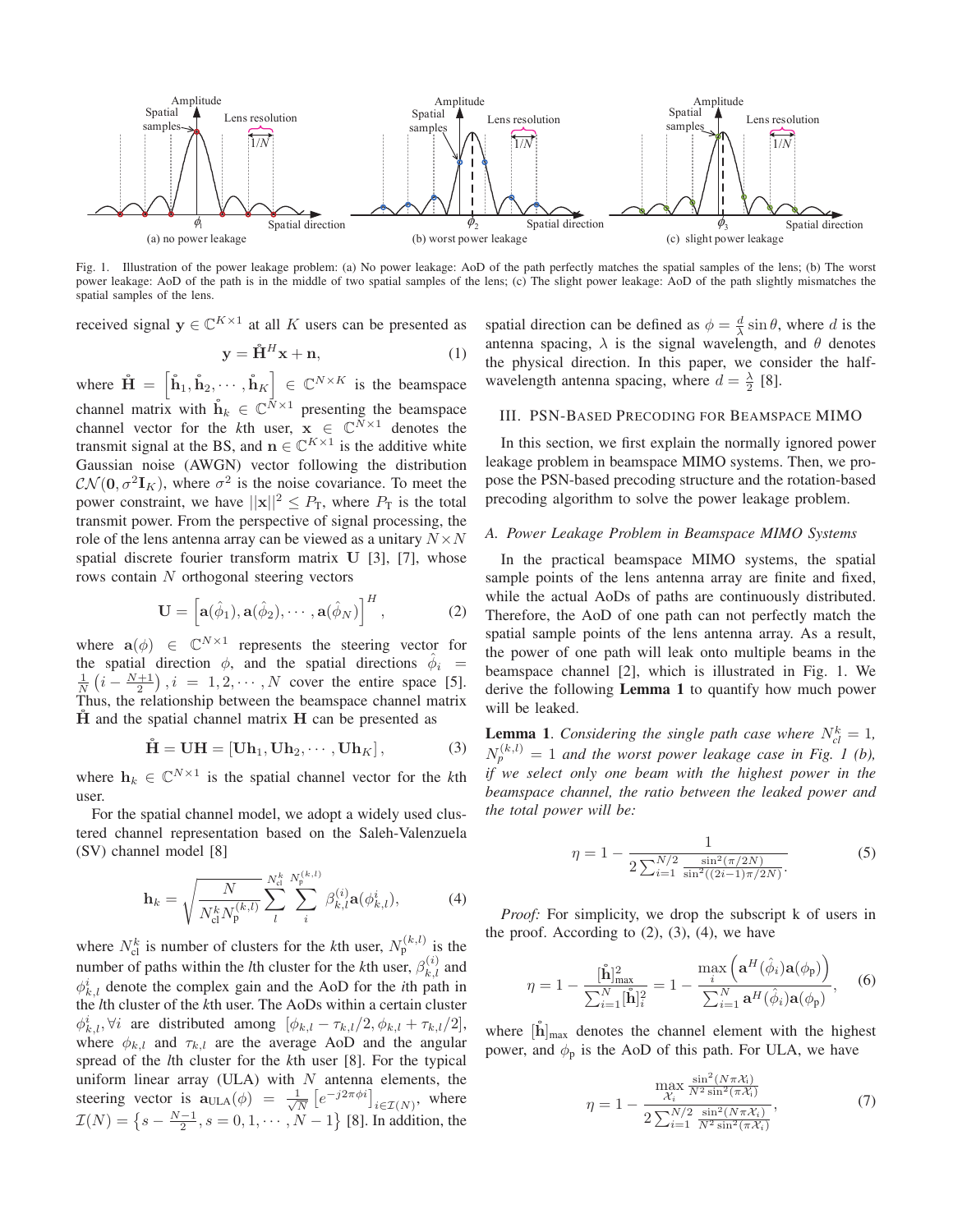

Fig. 2. Different precoding structures in beamspace MIMO: (a) The conventional single beam precoding structure; (b) The multiple beam via multiple RF chains precoding structure; (c) The proposed phase shifter network based precoding structure.

where  $\mathcal{X}_i = \phi_i - \phi_p$ . From Fig. 1 (b), we can find that  $\mathcal{X}_i =$  $(2i - 1)/2N$  in the worst power leakage case. Thus, we have

$$
\eta = 1 - \frac{1}{2 \sum_{i=1}^{N/2} \frac{\sin^2(\pi/2N)}{\sin^2((2i-1)\pi/2N)}}.
$$
\n(8)

From **Lemma 1**, we can find that the power leakage is serious even for the simplest single path case. For example,  $\eta \approx 0.595$  when  $N = 256$ , which implies that if we only select one beam for one path, about 60% channel power will be leaked, which incurs an obvious loss in SNR.

# *B. Proposed PSN-based Precoding*

In the conventional beamspace MIMO systems illustrated in Fig. 2 (a), where the power leakage problem is not considered, only one beam is selected via one RF chain for one user, which is named as single beam precoding (SB) in this paper [4], [5]. The power consumption of the single beam precoding can be modeled as

$$
P_{\rm SB} = P_{\rm T} + P_{\rm BB} + P_{\rm RF}K + NKP_{\rm SW},\tag{9}
$$

where  $P_{\text{BB}}$ ,  $P_{\text{RF}}$ , and  $P_{\text{SW}}$  denotes the power of baseband, RF chain, and switch, respectively. Due to the relatively smaller number of required RF chains, single beam precoding has a relatively lower energy consumption. However, as stated in the **Lemma 1**, single beam precoding can incur obvious SNR loss due to the severe power leakage problem in beamspace MIMO. On the other hand, a straightforward solution to the power leakage problem is leveraging more RF chains to collect more beams as shown in Fig. 2 (b), which is named as multiple beam via multiple RF chains (MBMRF) precoding. The power consumption of the MBMRF precoding can be modelled as

$$
P_{MBMRF} = P_T + P_{BB} + P_{RF}B_T + NP_{SW}B_T, \qquad (10)
$$

where  $B_T = \sum_k B_k$  is the total number of selected beams with  $B_k$  presenting the number of selected beams for the  $k$ th user. Although MBMRF precoding can collect the leaked power, it requires much more RF chains (e.g.,  $B_T = 3 \times 32 = 96$ when  $K = 32$  and  $B<sub>T</sub> = 3$ ), thus resulting in higher hardware complexity and energy consumption.

To this end, we propose a phase shifter network (PSN) based precoding for beamspace MIMO systems to solve the power leakage problem. In the proposed PSN-based precoding as shown in Fig. 2 (c), one RF chain can select multiple beams via an analog phase shifter network. To be specific, one RF chain is allowed to be connected to an arbitrary subset of the total  $N$  antennas through a switch network. However, one antenna can only be connected to at most one RF chain. Besides, there also exists a phase shifter to rotate the signals on each antenna. It is worth pointing out that the total number of phase shifters is  $N$ , which is not a large number. The power consumption of the proposed PSN-based precoding can be modelled as

$$
P_{\rm PSN} = P_{\rm T} + P_{\rm BB} + P_{\rm RF}K + P_{\rm SW}NK + P_{\rm PS}B_{\rm T},\qquad(11)
$$

where  $P_{PS}$  denotes the power consumption of a phase shifter. For the PSN-based precoding, the transmitted signal  $x \in$ 

 $\mathbb{C}^{N\times 1}$  can be expressed as

$$
\mathbf{x} = \mathbf{P}_{\text{RF}} \mathbf{P}_{\text{BB}} \mathbf{s},\tag{12}
$$

where  $P_{RF} = \left[ p_{RF}^{(1)}, p_{RF}^{(2)}, \cdots, p_{RF}^{(N_{RF})} \right] \in \mathbb{C}^{N \times N_{RF}}$  is the RF precoder with  $\mathbf{p}_{RF}^{(i)} \in \mathbb{C}^{N \times 1}$  presenting the *i*th column of  $\mathbf{P}_{RF}$ ,  $\mathbf{P}_{\text{BB}} = \left[ \mathbf{p}_{\text{BB}}^{(1)}, \mathbf{p}_{\text{BB}}^{(2)}, \cdots, \mathbf{p}_{\text{BB}}^{(K)} \right] \in \mathbb{C}^{N_{\text{RF}} \times K}$  is the baseband precoder with  $\mathbf{p}_{\text{BB}}^{(i)} \in \mathbb{C}^{N \times 1}$  presenting the *i*th column of  $\mathbf{P}_{\text{BB}}$ , and  $\mathbf{s} \in \mathbb{C}^{K \times 1}$  is the source signal vector. Particularly, since the  $P_{RF}$  is realized through phase shifters and switches,  $p_{RF}^{(i)}$ should satisfy

$$
\left| [\mathbf{p}_{\text{RF}}^{(i)}]_j \right| = \begin{cases} \frac{1}{\sqrt{B_i}}, & j \in \mathcal{B}_i, \\ 0, & \text{otherwise,} \end{cases}
$$
(13)

where  $B_i$  denotes the set containing the indices of selected beams for the *i*th user. Due to the special hardware constraint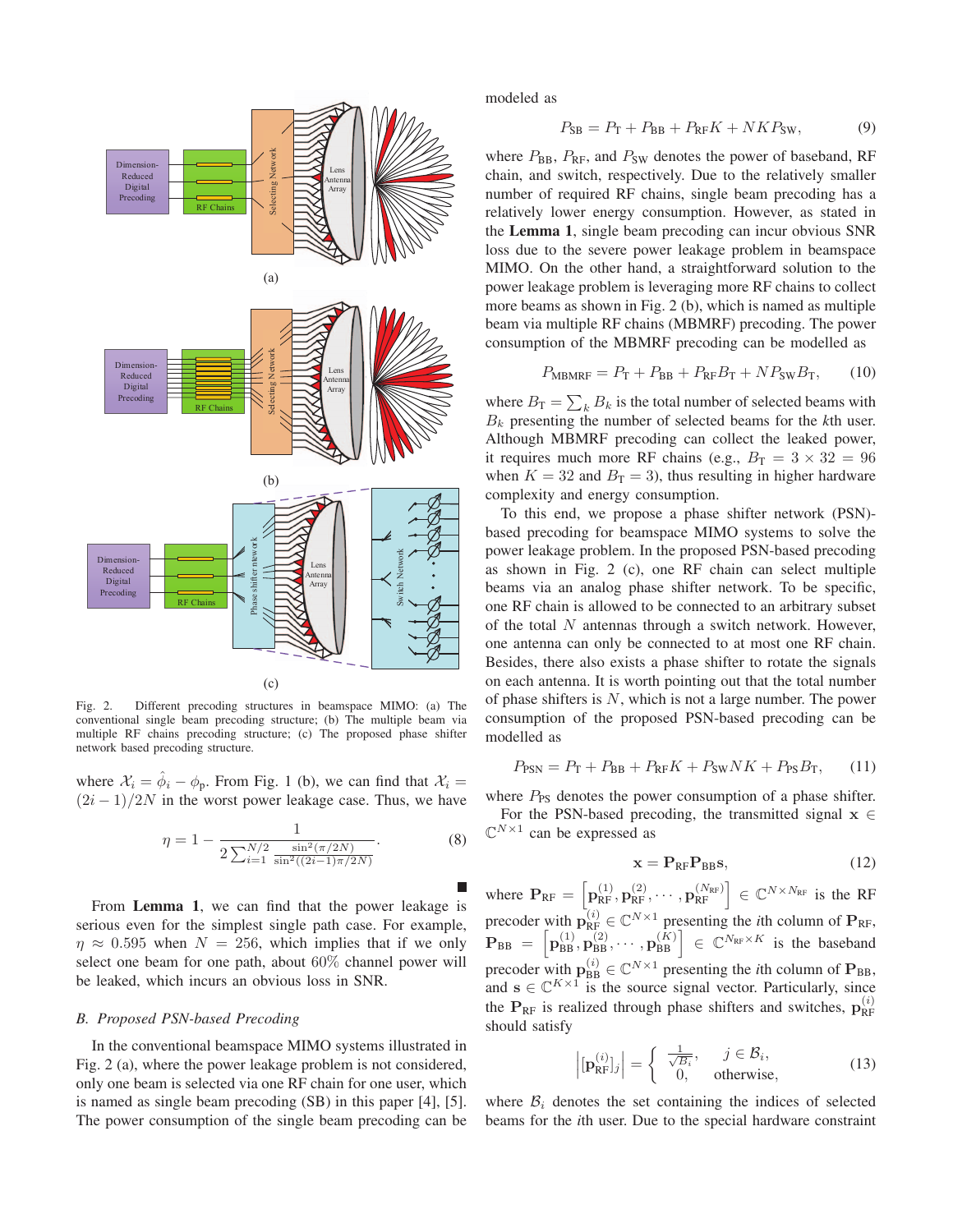in (13), conventional beamspace MIMO precoding algorithms [4], [5] are difficult to be extended to the proposed PSNbased precoding. Consequently, we need to design an efficient precoding algorithm to achieve the near-optimal performance, which is addressed in the next subsection.

## *C. Proposed Rotation-based Precoding Algorithm*

In this subsection, we provide the rotation-based precoding algorithm design. Firstly, we define the equivalent channel between the RF chains and the users as  $\overline{H} = P_{RF}^H \hat{H} = [\overline{h}_1, \overline{h}_2, \cdots, \overline{h}_K]$ . Here we assume that the channel state  $\bar{\mathbf{h}}_1, \bar{\mathbf{h}}_2, \cdots, \bar{\mathbf{h}}_K$ . Here we assume that the channel state information of all users is available at the BS, which can be usually estimated by compressive sensing based channel estimation with low pilot overhead in practice [10]. In this paper, we consider a per-user power constraint that

$$
||\mathbf{P}_{\text{RF}}\mathbf{p}_{\text{BB}}^{(k)}||^{2} \leq \frac{P_{\text{T}}}{K}, \ \forall k. \tag{14}
$$

Since the number of dominant clusters for each user is limited, and a large number of BS antennas can provide enough spatial resolution, we assume that the average AoDs of each user  $\phi_{k,l}$  are separated from each other sufficiently [7]. Thus, a distinguish property of beamspace MIMO systems is that the inter-user interference (IUI) is not serious [7]. Hence, we formulate the optimal precoder design problem in the proposed PSN-based precoding as maximizing the SNR for each user

$$
\left(\mathbf{P}_{\text{RF}}^{\text{opt}}, \mathbf{P}_{\text{BB}}^{\text{opt}}\right) = \underset{\mathbf{P}_{\text{RF}}, \mathbf{P}_{\text{BB}}} {\arg \max} \sum_{k=1}^{K} \left(\bar{\mathbf{h}}_{k}^{H} \mathbf{p}_{BB}^{(k)}\right)^{2},
$$
\n
$$
\text{s.t.} \quad (13), \quad (14).
$$
\n(15)

The optimal solution to the baseband precoder in (15) is the matched filter (MF) precoder [9]:

$$
\mathbf{p}_{\mathrm{BB}}^{(k)} = \alpha_k \bar{\mathbf{h}}_k,\tag{16}
$$

where  $\alpha_k$  is the factor to normalize the transmit power for the *k*th user. By substituting (16) into (15), we can obtain the formulation of RF precoder design problem as

$$
\mathbf{P}_{\text{RF}}^{\text{opt}} = \underset{\mathbf{P}_{\text{RF}}}{\arg \max} \sum_{k=1}^{K} \left( \alpha_k \mathbf{\bar{h}}_k^H \mathbf{\bar{h}}_k \right)^2, \tag{17}
$$
\n
$$
\text{s.t.} \quad (13),
$$

where we remove the constraint on transmit power (14), since it can be satisfied through adjusting  $\alpha_k$ . The objective function in (17) can be expanded as

$$
\sum_{k=1}^{K} (\alpha_k \bar{\mathbf{h}}_k^H \bar{\mathbf{h}}_k)^2 = \sum_{k=1}^{K} \alpha_k^2 \left( \left[ \mathbf{\mathring{h}}_k^H \mathbf{p}_{RF}^{(k)} \right]^2 + \sum_{j \neq k}^{K} \left[ \mathbf{\mathring{h}}_j^H \mathbf{p}_{RF}^{(k)} \right] \right)^2
$$

$$
\approx \sum_{k=1}^{(a)} \alpha_k^2 \left( \left[ \mathbf{\mathring{h}}_k^H \mathbf{p}_{RF}^{(k)} \right]^2 \right)^2, \tag{18}
$$

where in the approximation  $(a)$  we neglect the IUI term based on the aforementioned property in beamspace MIMO systems. Provided that the positions of non-zero elements in  $p_{RF}^{(k)}$  are



Fig. 3. Illustration of rotating the selected elements (a) combination without rotation; (b) combination with rotation.

known after beam selection, maximizing (18) equals rotating the selected elements in  $\mathbf{h}_k$  to the same direction as

$$
\frac{\begin{bmatrix} \mathbf{p}_{\text{RF}}^{(k)} \end{bmatrix}_p}{\begin{bmatrix} \mathbf{p}_{\text{RF}}^{(k)} \end{bmatrix}_q} = \left( \frac{\begin{bmatrix} \mathbf{\hat{n}}_k \end{bmatrix}_q}{\begin{bmatrix} \mathbf{\hat{n}}_k \end{bmatrix}_p} \right) / \left| \frac{\begin{bmatrix} \mathbf{\hat{n}}_k \end{bmatrix}_q}{\begin{bmatrix} \mathbf{\hat{n}}_k \end{bmatrix}_p} \right|, \forall p \in \mathcal{B}_k, \tag{19}
$$

where  $[\mathbf{p}_{\text{RF}}^{(k)}]_q, q \in \mathcal{B}_k$  is a reference element. The interpretation of (19) is shown in Fig. 3, where  $[\hat{\mathbf{h}}_k]_q$  and  $[\hat{\mathbf{h}}_k]_p$  are rotated to the same direction to maximize the combined value.

By far, we have designed the combination approach of different selected beams and the remaining problem is how to collect the leaked power via beam selection. To this end, we provide a greedy beam selection algorithm, which first utilize the beam with the strongest power to position the cluster, and then greedily select the adjacent beams with highest leaked power. The overall procedure of the proposed rotation-based precoding algorithm is summarized in **Algorithm 1**.

**Algorithm 1** The proposed rotation-based precoding algorithm

**Input: H**,  $P_T$ , and  $B_k$  for each user.

**Output:**  $P_{RF}$ , and  $P_{BB}$ .

1: **For:**  $k \leq K$  **do** 

- 2: Initialize the selected beam index set  $\mathcal{B}_k = \emptyset$ , the neighbor beam index set  $A_k = \emptyset$  and  $\mathbf{p}_{RF}^{(k)} = \mathbf{0}$ ;
- 3:  $l_{\max}$  = argmax<sub>m=1,</sub>...,<sub>N</sub>|[ $\hat{\mathbf{h}}_k$ ]<sub>m</sub>|, and  $\mathcal{B}_k$  =  $\mathcal{B}_k \bigcup \{l_{\max}\};$
- 4: **repeat**
- 5: Update  $A_k$  according to  $B_k$ ;
- 6:  $l = \underset{(k)}{\operatorname{argmax}}_{m \in A_k} |[\mathbf{\hat{h}}_k]_m|$ , and  $\mathcal{B}_k = \mathcal{B}_k \bigcup \{l\};$

7: Set 
$$
[\mathbf{p}_{\text{RF}}^{(k)}]_l
$$
 based on (19), where  $p = l, q = l_{\text{max}}$ ;

8: **until** 
$$
|\mathcal{B}_k| = B_k
$$
;  
9: **end For:**

10: 
$$
\mathbf{P}_{RF} = [\mathbf{p}_{RF}^{(1)}, ..., \mathbf{p}_{RF}^{(K)}];
$$
  
11:  $\bar{\mathbf{h}}_k^H = \mathbf{\hat{h}}_k^H \mathbf{P}_{RF}, \alpha_k = \frac{P_{\text{T}}}{K || \bar{\mathbf{h}}_k^H ||^2}, \mathbf{p}_{BB}^{(k)} = \alpha_k \bar{\mathbf{h}}_k;$ 

12: 
$$
\mathbf{P}_{BB} = [\mathbf{p}_{BB}^{(1)}, ..., \mathbf{p}_{BB}^{(K)}].
$$

In **Algorithm 1**, we sequentially design the RF precoder user by user. For each user, we search for the beam with the highest power to locate the cluster and also select this beam in step 3. In step 5, we update the neighbor beam index set  $A_k$  to satisfy that  $\forall l \in A_k$ , there is an  $l' \in B_k$  such that l is adjacent to  $l'$ . Here, we call two beams are adjacent if the difference of their indices in any dimensions is at most one. To avoid